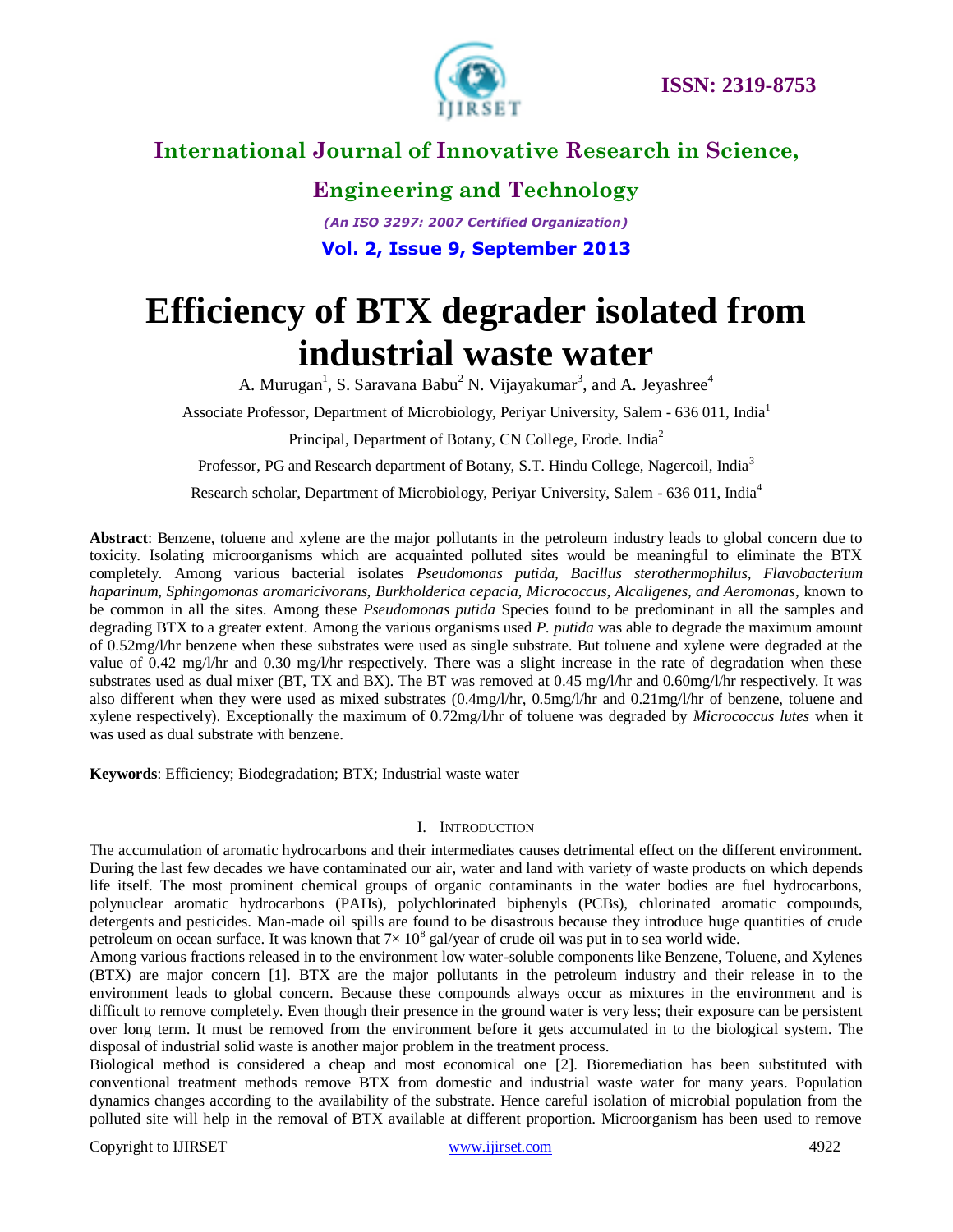

### **Engineering and Technology**

*(An ISO 3297: 2007 Certified Organization)*

### **Vol. 2, Issue 9, September 2013**

organic matter and toxic chemicals from domestic and industrial waste discharged for many years. Careful manipulation of microorganisms acquainted in the polluted sites will be much easier for bioremediation of BTX than using microorganism isolated from different environments [3].

### II. MATERIALS AND METHODS

In order to isolate bacterial populations degrading Benzene, Toluene, Xylene (BTX), the respective substrates with AR grade and commercial AR grade of catechol were procured from E-Merk, Mumbai.

#### *II. A. SAMPLING*

Waste water and sediment samples were collected from contaminated site with organic hydrocarbons using sterile techniques randomly every month from each site. Immediately after the collection the samples were, kept in the ice boxes and brought to the laboratory within six hours. Total viable count and BTX degrader present in the samples were analysed using standard methods [4].

### *II. B. PHYSICO-CHEMICAL PROPERTIES*

The physiochemical properties of the effluents were analysed by following the procedure of APHA [5]. Samples for physiochemical and bacteriological analyses were preserved at 50ºC. All the bacteriological and physicochemical analyses were done within 24 hrs from the sample collection.

#### *II. C. ISOLATION AND ENUMERATION OF BTX DEGRADER*

One ml of waste water sample collected from different polluted sites was dissolved in 99 ml of sterile distilled water, and from this master dilution, it was diluted serially up to 10-8. The diluted samples were plated over the Minimal Salt Agar medium supplemented with BTX at the concentration of 0.1%. The seeded plates were sealed with parafilm to avoid volatilization of aromatic hydrocarbons and incubated at 30 ºC for 48 hours.

#### *II. D. ENUMERATION OF TVC AND HYDROCARBONOCLASTIC BACTERIA*

To determine the total viable count the effluent samples were collected in sterile plastic bags and transported to the laboratory with ice cold container. Bacteria were enumerated as Colony Forming Units (CFU) employing the standard pour plate technique. Plate count agar medium (HI Media Laboratories, Mumbai, India) was used to enumerate TVC. Waste water samples collected in sterile containers were serially diluted in saline (0.85% of NaCl). The dilutions were plated over respective medium and the plates were incubated at 30ºC. After 3-5 days of incubation, colonies were counted using a colony counter. Total viable count was expressed as CFU number per 100 ml.

*II. E CHEMOTAXIS PATTERN OF BTX DEGRADER*

Petri plates containing 2% low-melting temperature agarose dissolved in chemotaxis buffer (40 mM potassium phosphate [pH 7.0], 0.05% glycerol, 10 mM EDTA), 10% (vol/vol) of BTX as individual substrate, and it was also added at different combinations. A few crystals of comassive blue were added to create contrast in the medium. A drop (10 ml) of the molden agarose mixture was placed on a microscope slide, and a cover slip supported by two plastic strips was then placed on the top to form a chamber. Cells were harvested in midlog phase suspended in chemotaxis buffer to an OD at 660 nm approximately 0.7 and flooded into the chamber to surround the agarose plug. The seeded plates were incubated at  $30^{\circ}$ C for 48 hours after the plates were sealed with parafilm. After the incubation the plates were observed for the presence of zone of growth around the wells. Growth was measured in terms of zone of growth in millimeter and it reflects the ability of microorganisms to able to utilize substrates.

### *II. F. EFFICIENCY OF BTX DEGRADATION AS A SINGLE SUBSTRATE*

With the objective of degrading the maximum amount of BTX, the minimal medium was supplemented with the BTX at 600µl, 200µl and 100µl respectively. This setup was air sparging and was seeded with bacterial population with a density of 105 CFU/ml. The seeded flasks were incubated at 30 °C for a period of 48 hours.

#### *II. G. EFFICIENCY OF BTX DEGRADER AS MIXED SUBSTRATE*

A screw cap bottle with Teflon lid was used in the present study to assess the rate of BTX degradation. With the help of a sterile syringe, samples were removed from the bottle. There are three sets of experiment were conducted to analysis the effect of BTX when they were available as mixture. In the first set benzene, toluene and xylene were added into the 200 ml of MSB at 250mg/l concentrations individually in separate containers. 1 ml of overnight broth culture obtained from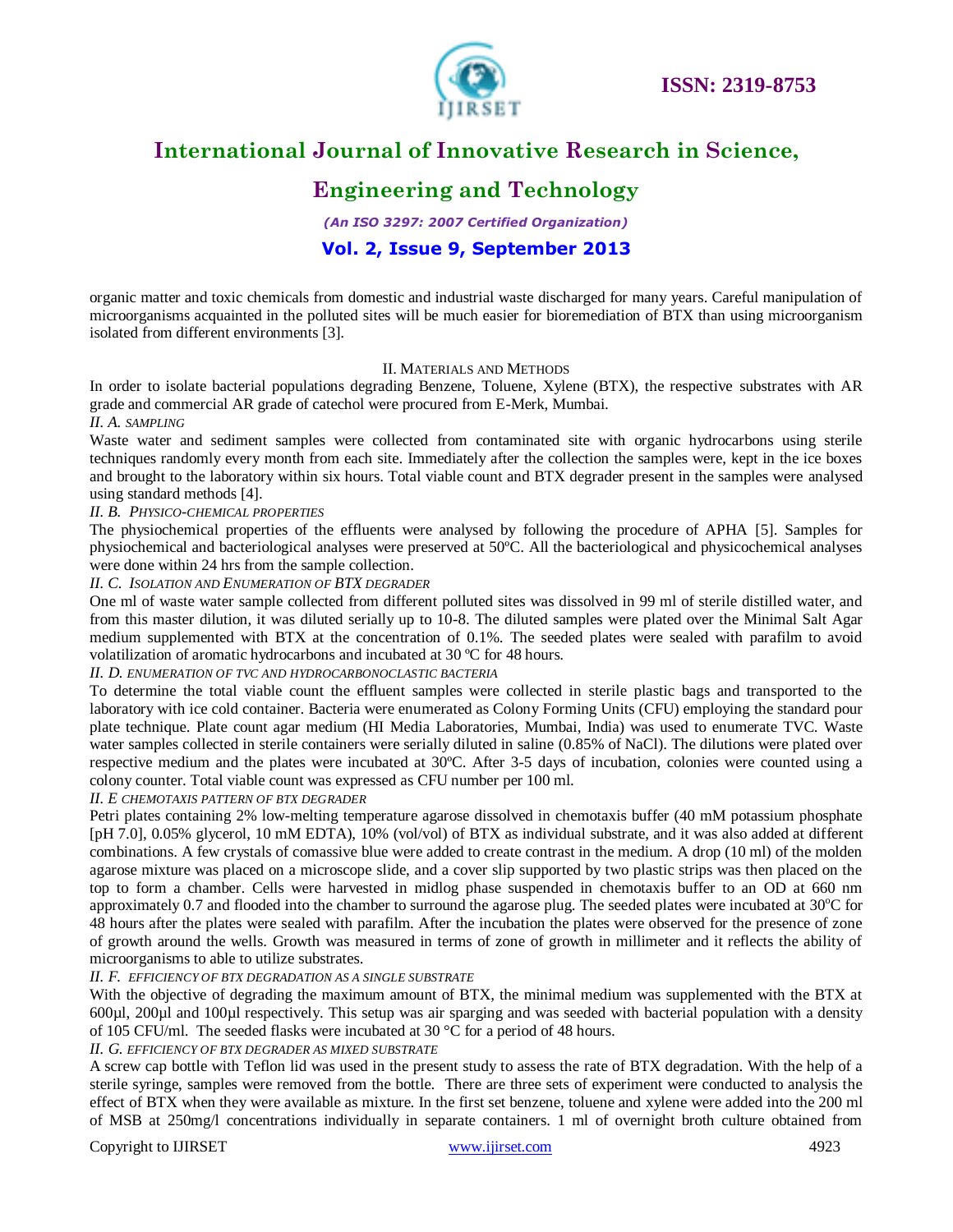

### **Engineering and Technology**

*(An ISO 3297: 2007 Certified Organization)* **Vol. 2, Issue 9, September 2013**

*Pseudomonas putida, Micrococcus lutes, Alcaligenes eutorphus* and *Bacillus stearothermophilus* was added to the above set up and kept in a shaker at 200 rpm for a period of 18 hours. Ten ml of culture was withdrawn periodically for a period of 18 hours of which 5 ml of culture was used to check the cell density at 600 nm and the remaining 5 ml of culture was used to measure the amount of BTX and catechol accumulated. Second set of experiments were conducted with substrates were mixed with the combination of BT, BX, and TX at the concentration of 250 mg/l each substrate. Similarly third set of experiment was designed to add MSB medium with BTX as mixed substrates at 250mg/l concentration each.

### II. RESULTS AND DISCUSSION

#### *III. A. PHYSICO-CHEMICAL PROPERTIES OF DIFFERENT SAMPLES COLLECTED FROM POLLUTED SITES*

Evaluation of the different physico-chemical properties tested with the samples collected from five different locations showed different parameters which are higher in their value than actual permissible limits (data not shown).

#### *III. B. ISOLATION AND ENUMERATION OF BTX DEGRADER*

In order to isolate total BTX degrader, different sources which are highly contaminated with BTX have been chosen, maximum number (78×108 CFU/ml) of total viable count (TVC) and benzene degrader (25×104 CFU/ml) with the sample collected from Harbour. The sample collected from Phyto-chemical industry recorded a higher number (63×103 CFU/ml) of Toluene degrader. Xylene degraders were found to be as high as 65×102 CFU/ml in the sample collected from oil refinery effluent. Very interestingly, the samples collected from petrol bunk areas exhibited significantly less number of TVC and BTX degrader compared with other four different samples (data not shown). To achieve successful removal of BTX from polluted sites, using microorganism it is necessary to understand the microbial characteristics, such as the indigenous microbial community and its biodegradability within the area [6]. Microorganisms isolated from polluted sites are able to use BTX as the sole carbon source as well as energy substrate through TOL pathway. Similarly ZoBell [7] identified over 100 microbial species from 30 genera that could degrade hydrocarbon. The existence of BTX degrader is known and they are distributed widely. The ubiquity of soil bacteria, capable of degrading BTX was first demonstrated in 1928 and 146 out of 245 contaminated soil samples contained bacteria capable of metabolizing hydrocarbons [8]. *III. C. CHARACTERIZATION AND DISTRIBUTION OF BTX DEGRADER*

Owing to identify the efficient BTX degrader, all the isolates obtained from different samples were characterized. The organisms identified were *Pseudomonas putida*, *Micrococcus lutes*, *Bacillus stearothermophilus*, *Alcaligenes eutrophus, Klebsiella Sps, Flavobacterium ferrugineum*, *Acinetobacter radiodurans*, *Mycobacterium vaccae*, *Aeromonas salmonicida*, and *Enterobacter ludwigii*. Among these organisms *Pseudomonas putida* are found to be a predominant species in all the samples collected and it comprises about 24%. Maximum of 18 colonies were found in the Harbour sample. This was followed by the automobile washing area, where 14 CFU/ml of *P. putida* were isolated. Among the different samples, the samples collected from petrol bunk and effluent from oil refinery were found to have less number of colonies (11 CFU/ml). Other than *P. putida* were found to be moderate number ranging from 12 to 14 colonies. The second most predominant species isolated was *A. eutrophus*, which comprised 19%. *Acinetobacter radiodurans*, *Aeromonas salmonicida*, and *E. ludwigii* were found to be less in the number in all the samples (Table 1 and Figures 1 to 5).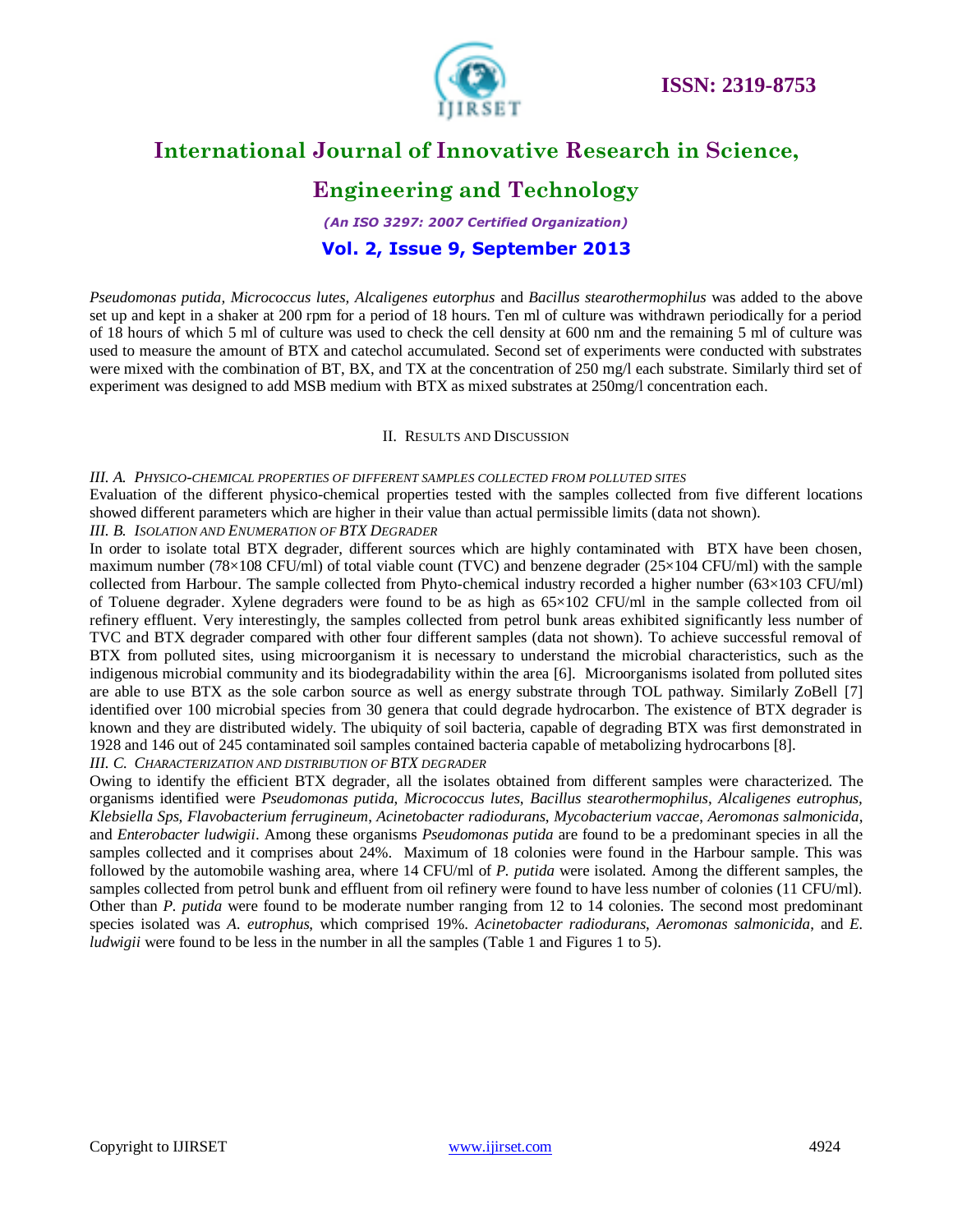

### **Engineering and Technology**

*(An ISO 3297: 2007 Certified Organization)* **Vol. 2, Issue 9, September 2013**

**Table 1. MICROBIAL DISTRIBUTION OF BTX DEGRADER ISOLATED FROM DIFFERENT CONTAMINATED SITES**

| Sl.<br>No.     | <b>Sample</b>                    | Pseudomonas putida | <b>Lutes</b><br>Micrococcus | stearothermophilus<br>Bacillus   | eutrophus<br>Alcaligenes | Klebsiella Sp. | Flavobacterium<br>ferrugineum | Acinetobacter<br>radiodurans | vaccae<br>Mycobacterium | salmonicida<br>eromonas | Enterobacter ludwigii |
|----------------|----------------------------------|--------------------|-----------------------------|----------------------------------|--------------------------|----------------|-------------------------------|------------------------------|-------------------------|-------------------------|-----------------------|
| $\mathbf{1}$   | Automobile<br>washing area       | $14\pm0.6$         | $8 + 0.4$                   | $4 + 0.2$                        | $8\pm0.3$                | $2 \pm 0.4$    | $4\pm 0.2$                    | $6 + 0.7$                    | 5±0.9                   | $3 \pm 0.4$             | $2 + 0.2$             |
| $\overline{2}$ | Petrol bunk                      | $11 \pm 0.4$       | $4\pm0.9$                   | $2+0.9$                          | $8 + 0.7$                | 6±0.9          | $5 + 0.7$                     | $1 \pm 0.4$                  | $2+0.9$                 | $2+0.7$                 | $1 \pm 0.7$           |
| $\overline{3}$ | Harbour                          | $18 \pm 0.3$       |                             | $13\pm0.5$ $12\pm0.7$ 9 $\pm0.5$ |                          | $5 \pm 0.2$    | $4\pm 0.7$                    | $7 + 0.4$                    | $4\pm 0.7$              | $3\pm0.3$               | $2 + 0.9$             |
| $\overline{4}$ | Phyto-chemical<br>industry waste | $12\pm0.2$         | $8 + 0.4$                   | $4\pm 0.3$                       | $9 \pm 0.9$              | 6±0.6          | $2 \pm 0.4$                   | $1 \pm 0.5$                  | $3 + 0.9$               | $2\pm 0.7$              | $3 + 0.2$             |
| $\overline{5}$ | Oil refineries                   | $11 \pm 0.5$       | $6\pm 0.7$                  | $2\pm 0.4$                       | $8 + 0.7$                | $4\pm0.9$      | $3 \pm 0.9$                   | $2\pm 0.2$                   | $1\pm0.9$               | $1 \pm 0.4$             | $2 + 0.7$             |



**Fig. 1 Microbial distribution in the automobile washing area**



**Fig. 2 Distribution of BTX degrader in the sample collected from Petrol bunk**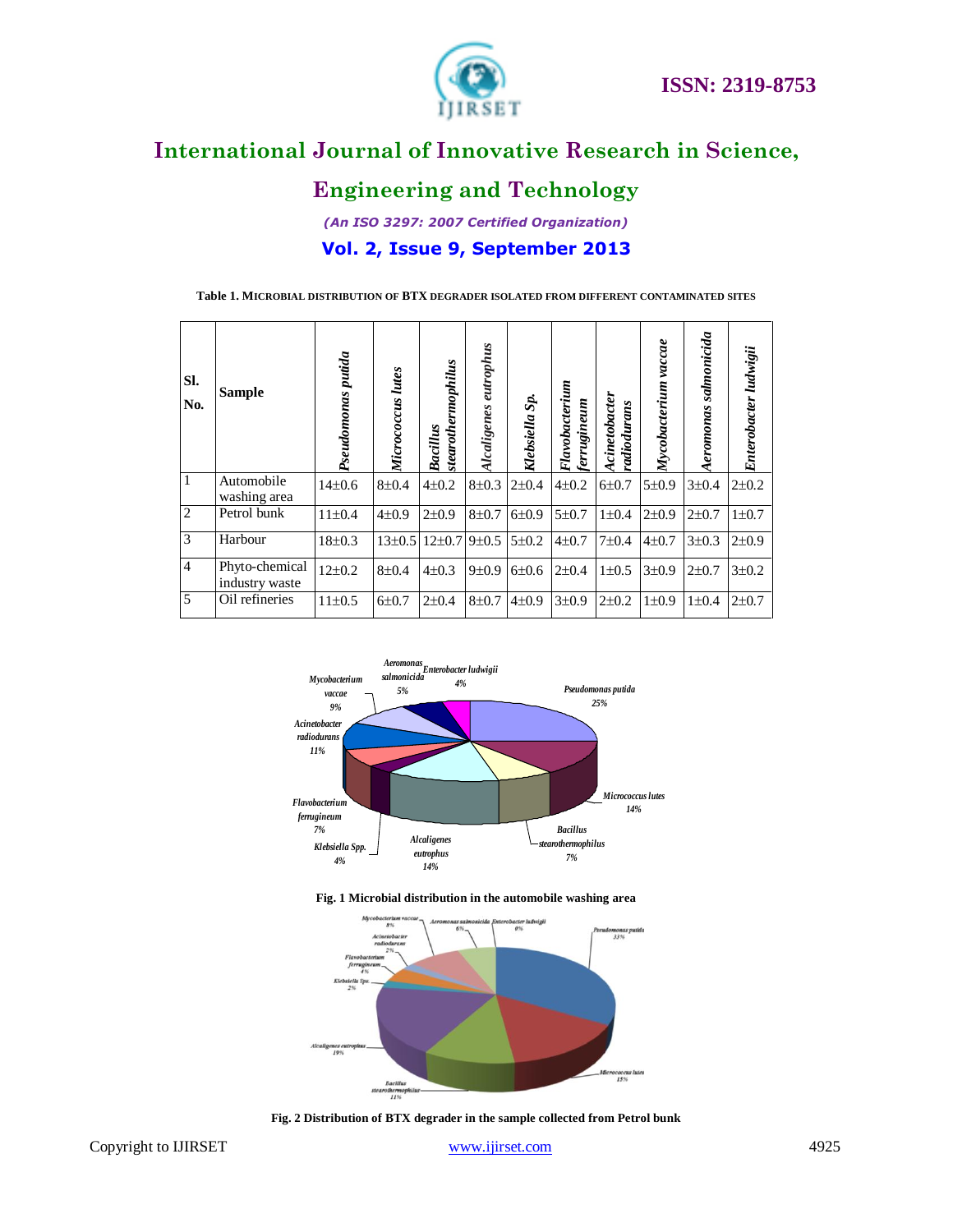

### **Engineering and Technology**

*(An ISO 3297: 2007 Certified Organization)* **Vol. 2, Issue 9, September 2013**



#### **Fig. 3 Distribution of BTX degrader in the sample collected from Harbor**







**Fig. 5 Distribution of BTX degrader in the sample collected from oil refinery**

Copyright to IJIRSET WWW.ijirset.com WWW.ijirset.com 4926 The present investigation also coincides with experiment conducted by Stapleton et al., [9]. They have identified *Pseudomonas sturzeri*, *Pseudomonas aeruginosa*, *Bacillus subtilis*, *Flavobacterium haparinum*, Sphingomonas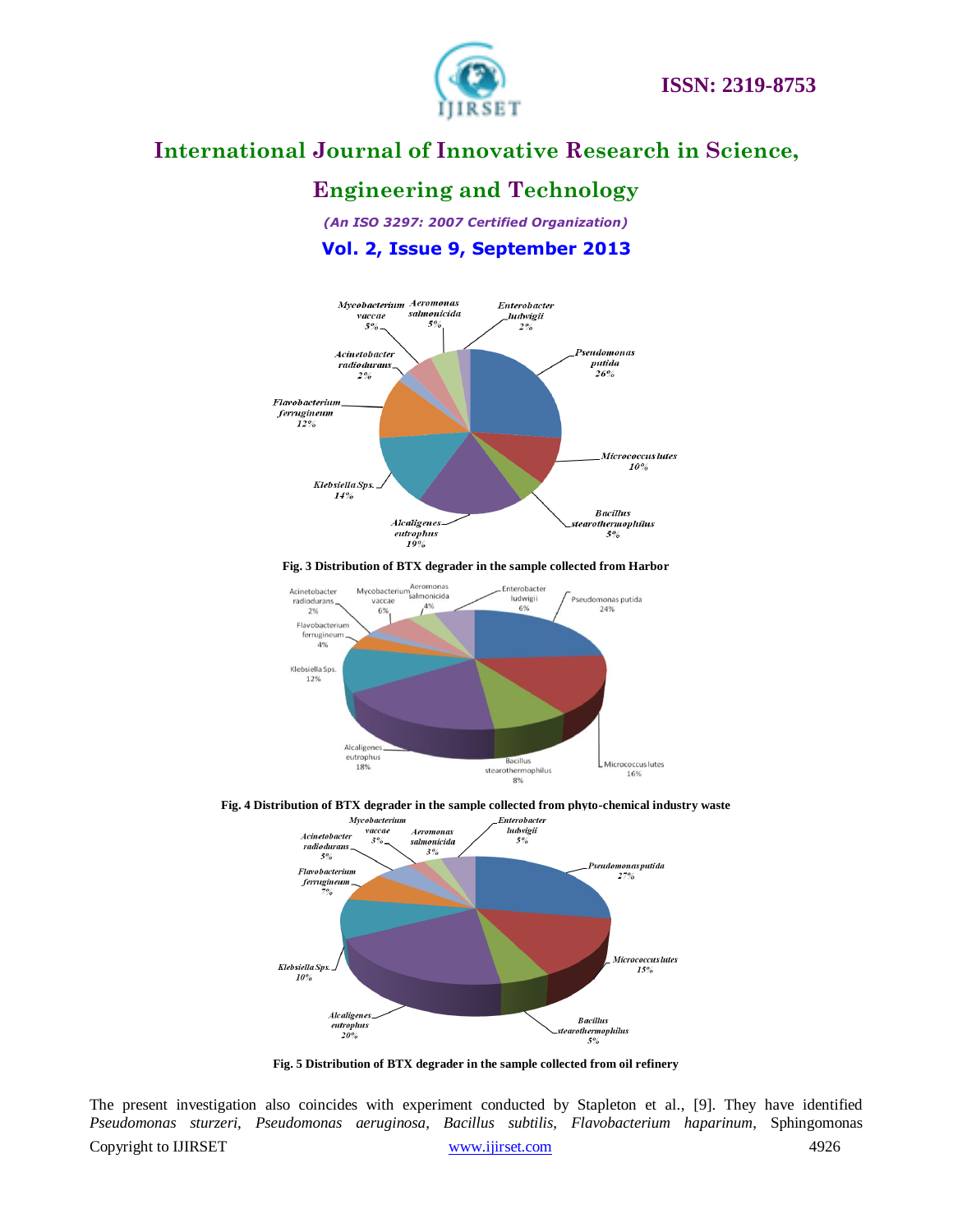

### **Engineering and Technology**

*(An ISO 3297: 2007 Certified Organization)* **Vol. 2, Issue 9, September 2013**

*aromaricivorans*, *Burkholderica cepacia*, *Micrococcus*, *Alcaligenes*, and *Aeromonas*, as common population found in the contaminated sites. Of these, *Pseudomonas* spp, *Alcaligens* spp, *Acetobacter* spp, and *Bacillus* are the predominant forms [10]. Our study known to differ from Philp et al., [11] and they have stated that the distribution of the two genera, namely Pseudomonas and Micrococcus are more predominant than any other forms. Similar findings were also reported by Akoachere et al. [12]. Atlas and Bartha [13] suggested that presence of petroleum hydrocarbons influencing the diversity, distribution and population of microorganisms in an environment. Oil-degrading bacteria isolated from contaminated areas imply that the soils have the ability to self-purify in case of major spillage.

#### *III. D. CHEMOTAXIS OF BTX DEGRADER*

Chemotaxis activity of different isolates was tested with different combinations of BTX using agar diffusion method. Chemotaxis was measured in terms of zone of growth. Among the various organisms tested *Pseudomonas putida* was attracted by different substrate and grow well with all the possible combinations of BTX, except TX. Maximum growth zone (6.4mm) was observed with BT while minimum zone of growth (1.2mm) was observed with Enterobacter ludwigii when they were growing with T and X. The overall growth response was very much appreciable with B and T combinations followed by benzene. On the other hand, with TX and X were shown less growth of all the organisms tested. *P. putida* and *M. lutes* found efficient in sensing and swimming towards B and T. *B. stearothemophilus* was attracted towards X. The results indicated that these strains were able to use these substances for their growth (Table 2, Figures 6-7 and Plate 1). Parales et al. [14] stated that chemotactic cells are able to sense their growth substrate and swim efficiently towards chemicals that are present in the polluted sites. Growth of these isolates towards BTX reveals the ability to utilize these compounds. The study by Heipieper and Bont [15] also confirmed that BTX adapted bacterial strains are more tolerable to hydrocarbons.





**Fig 6 Chemotaxis responses with different combination of solvents**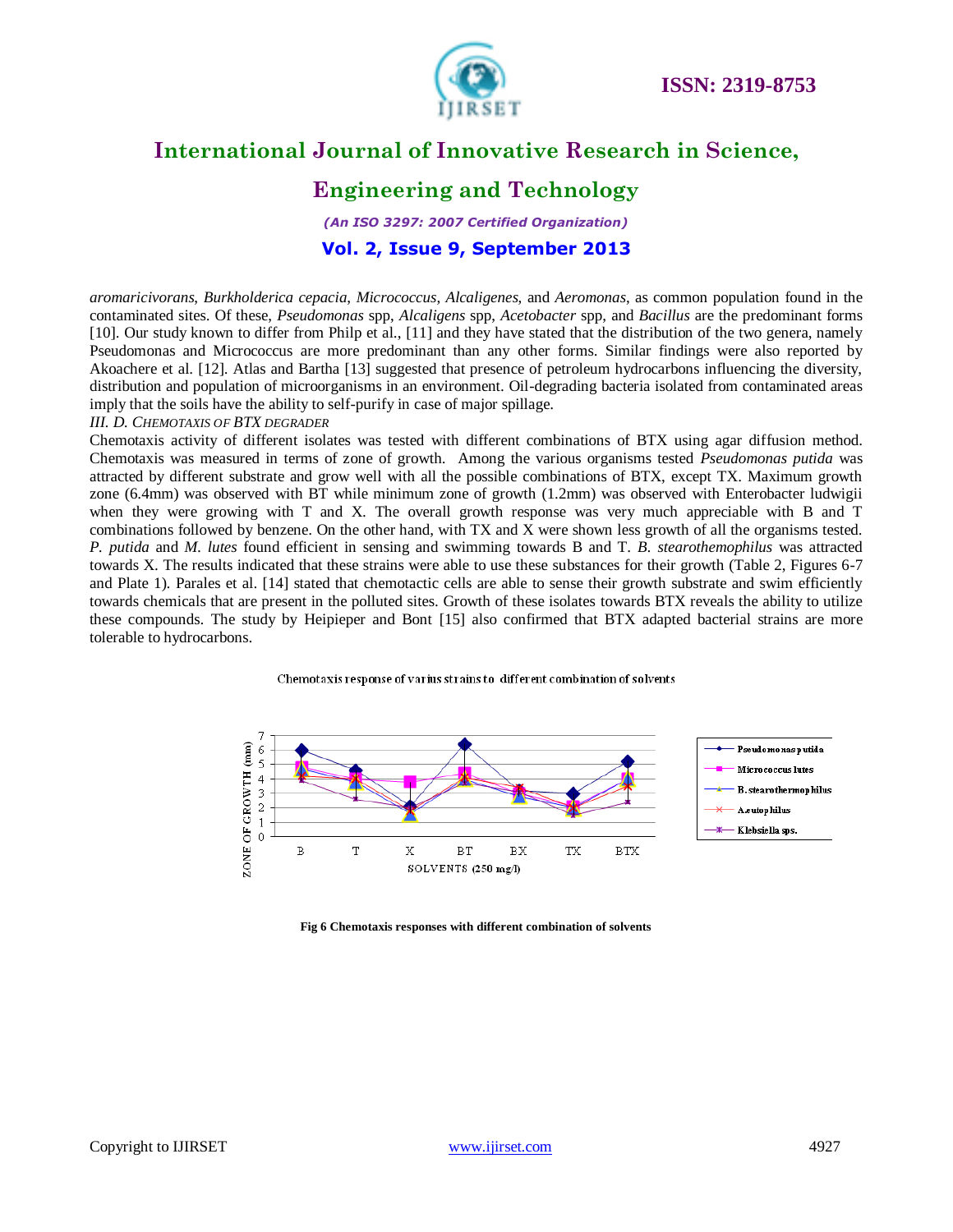

### **Engineering and Technology**

*(An ISO 3297: 2007 Certified Organization)* **Vol. 2, Issue 9, September 2013**

**Chemotaxis response of varius strains to different combination of solvents**



#### **Fig 7 Chemotaxis response with different combination of solvents**



**Plate 1. showing chemotacting bands of** *P. putida* **around the agarose plug imperagnated with BTX.**

#### *III. E. GROWTH PATTERN OF BTX DEGRADER*

Studies conducted on the growth pattern of different BTX degrader on BTX showed significant results. Among the various organims tested for their ability to use BTX as substrate. *P. putida* found to grow well with benzene other strains. *M. lutes* and *A. eutrophus* used toluene as a growth substrate*. B. stearothermophilus* grow well with xylene when compared with any other strains tested. On the other hand, rest of the six isolates showed no significant pattern of growth. Venkateswaran et al. [16] group *Pseudomonas* species shown outstanding adaptation towards higher molecular weight crude oil and were able to degrade many of its components. *M. lutes* and *A. eutrophus* were also known to use toluene for their growth. This study clearly indicates that they also possess TOL plasmid and are able to catabolise toluene for their growth.

*III. F. EFFICIENCY OF BTX DEGRADER AT DIFFERENT COMBINATIONS OF SUBSTRATE*

Analysing the ability to utilize the different combinations of BTX by the various organisms it was found to be significant when tested using tube dilution method. The rate of removal was significant in the individual strains when BTX was available as a single substrate. Among the various organisms used *P. putida* was able to degrade the maximum amount of 0.52mg/l/hr benzene. But toluene and xylene were degraded at the value of 0.42 mg/l/hr and 0.30 mg/l/hr respectively. It was recorded that *M. lutes* was found to be the second best organism to degrade BTX in the individual form. In the case of other organisms tested the degradation rate was lesser when it was compared with that of *P. putida*. When it was tested with dual mixer of substrate consisting of BT, TX and BX, the rate of removal was very much significant with BT than the other